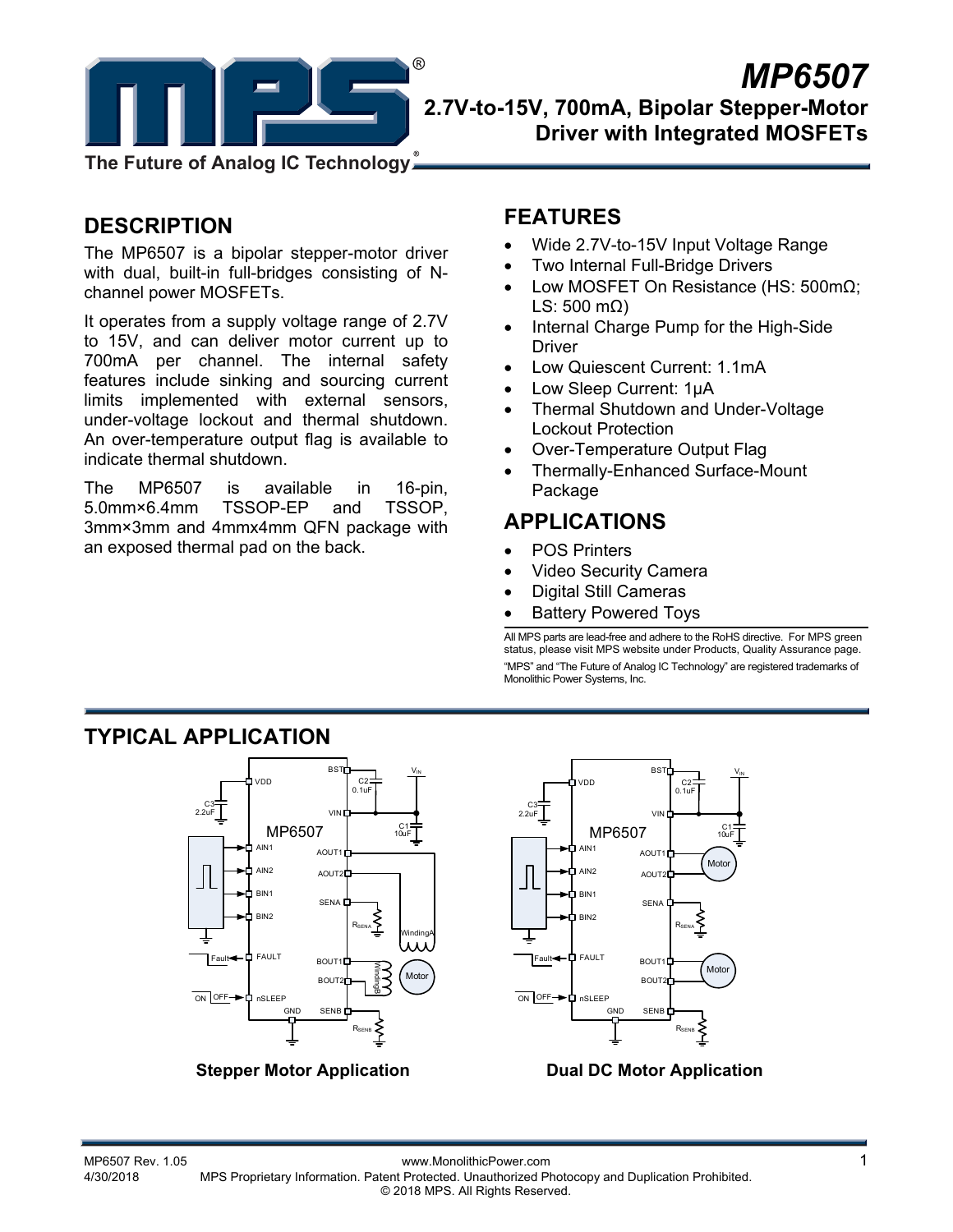

| <b>Part Number</b> | Package                | <b>Top Marking</b> |
|--------------------|------------------------|--------------------|
| MP6507GF*          | TSSOP16-EP (5.0×6.4mm) | MP6507             |
| MP6507GQ**         | QFN16 (3×3mm)          | AEC.               |
| MP6507GR***        | QFN16(4x4mm)           | MP6507             |
| MP6507GM****       | TSSOP16 (5.0×6.4mm)    | MP6507             |

### **ORDERING INFORMATION**

\* For Tape & Reel, add suffix –Z (e.g. MP6507GF–Z);

**\***\* For Tape & Reel, add suffix –Z (e.g. MP6507GQ–Z);

**\*\*\***For Tape & Reel, add suffix –Z (e.g. MP6507GR–Z);

**\*\*\*\***For Tape & Reel, add suffix –Z (e.g. MP6507GM–Z);



### **PACKAGE REFERENCE**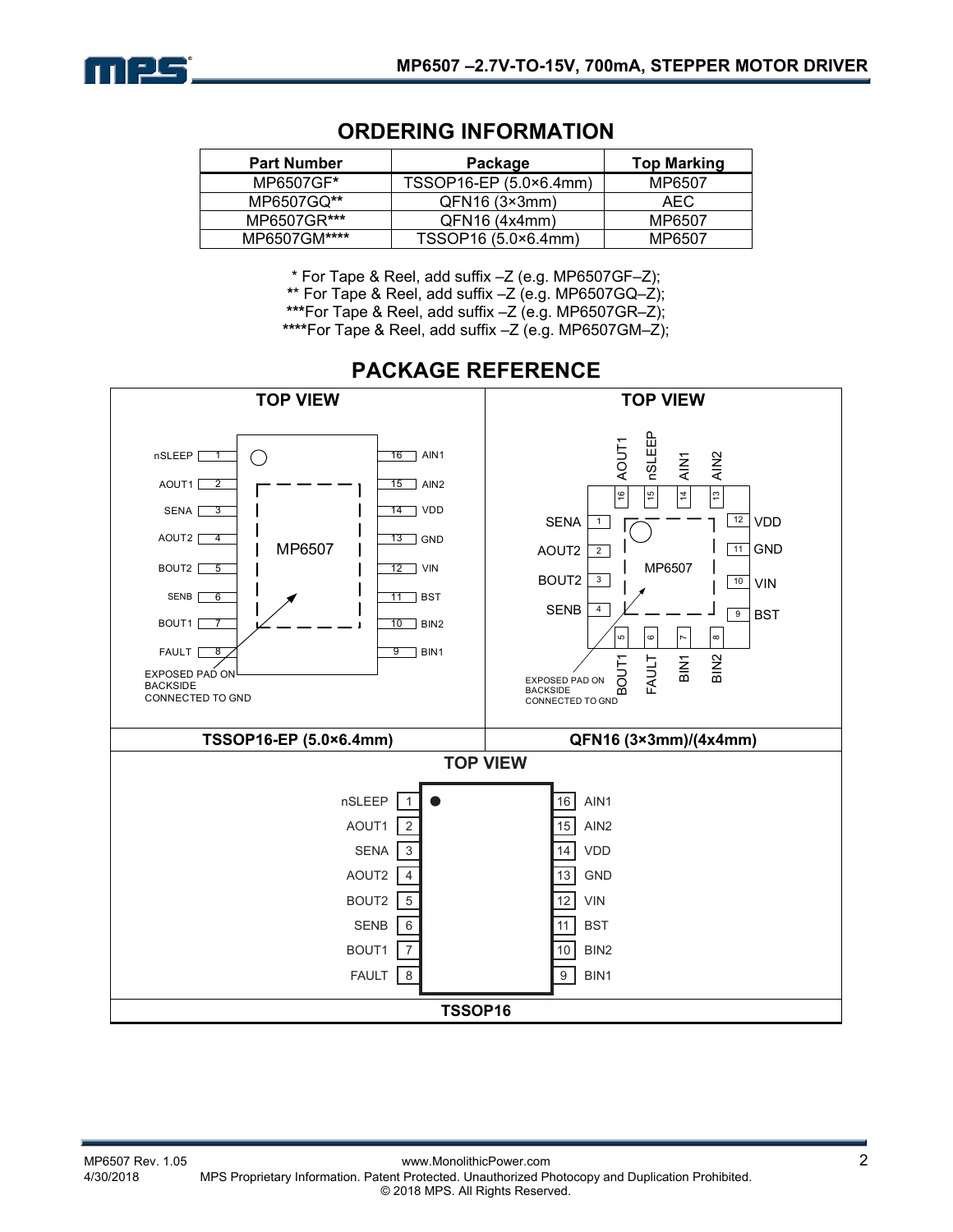

### **ABSOLUTE MAXIMUM RATINGS (1)**

| Supply Voltage V <sub>IN</sub> -0.3V to 18V                   |  |
|---------------------------------------------------------------|--|
| AOUTx Voltage VAOUTx-0.3V to VIN+1V                           |  |
| BOUTx Voltage V <sub>BOUTx</sub> -0.3V to V <sub>IN</sub> +1V |  |
|                                                               |  |
| Sense Voltage V <sub>SENx</sub> -0.3V to 0.5V                 |  |
|                                                               |  |
| Junction Temperature150°C                                     |  |
|                                                               |  |
| Continuous Power Dissipation $(T_A = +25^{\circ}C)^{(2)}$     |  |
|                                                               |  |
|                                                               |  |
| TSSOP16-EP (5.0×6.4mm)  2.8W                                  |  |
|                                                               |  |
| Operating Temperature -40°C to +85°C                          |  |

### *Recommended Operating Conditions* **(3)**

| Operating Junction Temp. (T <sub>J</sub> ). -40°C to +125°C |  |
|-------------------------------------------------------------|--|

| Thermal Resistance <sup>(4)</sup> | $\theta_{JA}$ $\theta_{JC}$ |  |
|-----------------------------------|-----------------------------|--|
| QFN16(3×3mm)60 12 °C/W            |                             |  |
| QFN16(4×4mm) 46 10 °C/W           |                             |  |
| TSSOP16-EP(5.0×6.4mm) 45 10 °C/W  |                             |  |
|                                   |                             |  |

#### **Notes:**

- 2) The maximum allowable power dissipation is a function of the maximum junction temperature  $T_J$  (MAX), the junction-toambient thermal resistance  $\theta_{JA}$ , and the ambient temperature  $T_A$ . The maximum allowable continuous power dissipation at any ambient temperature is calculated by  $P_D$  (MAX) = (T<sub>J</sub>  $(MAX)-T_A)/\theta_{JA}$ . Exceeding the maximum allowable power dissipation will cause excessive die temperature, and the regulator will go into thermal shutdown. Internal thermal shutdown circuitry protects the device from permanent damage.
- 3) The device is not guaranteed to function outside of its operating conditions.
- 4) Measured on JESD51-7, 4-layer PCB.

<sup>1)</sup> Exceeding these ratings may damage the device.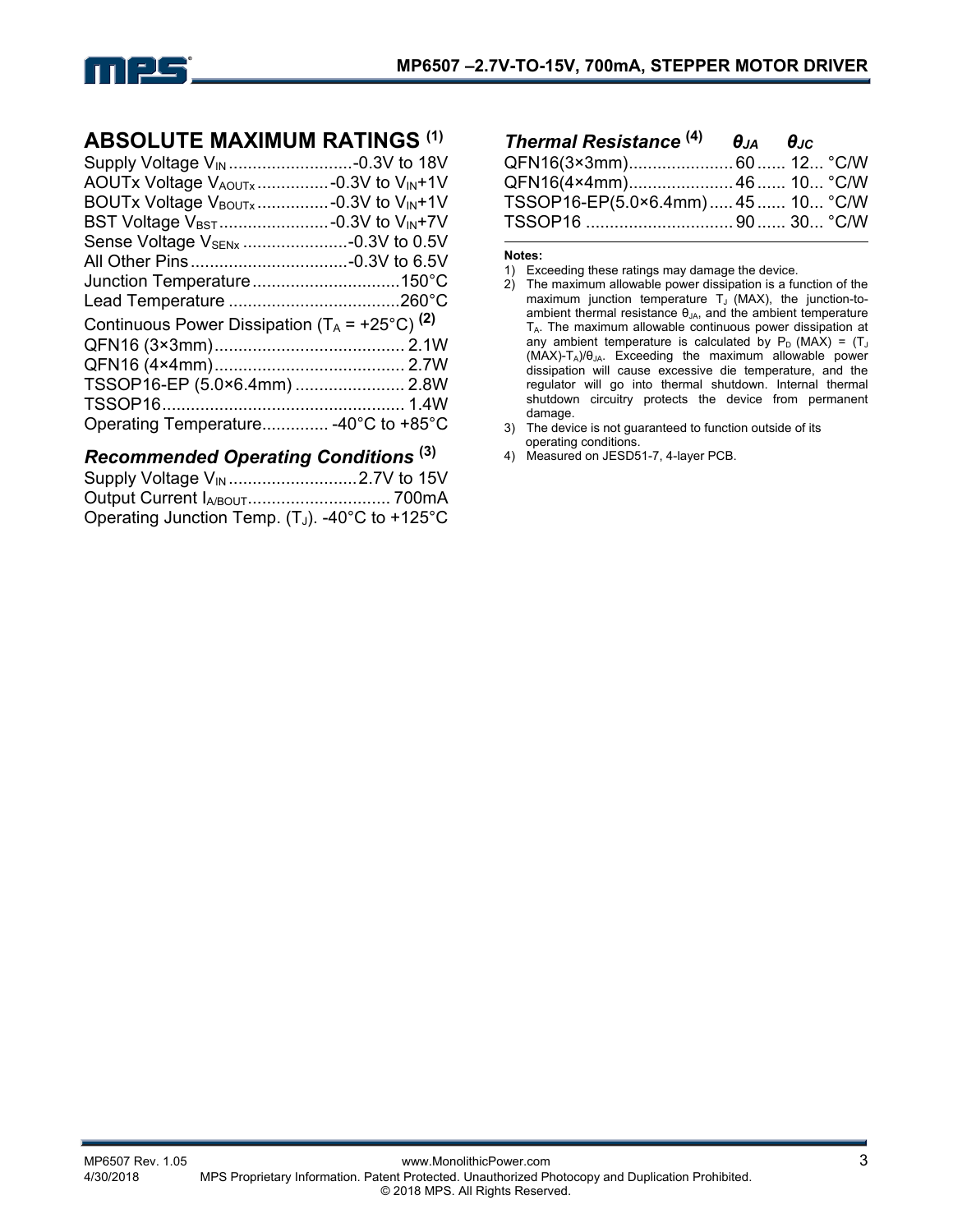

### **ELECTRICAL CHARACTERISTICS**

V<sub>IN</sub> = 2.7V to 15V, T<sub>A</sub> = 25°C, unless otherwise noted.

| <b>Parameter</b>               | <b>Symbol</b>                   | <b>Condition</b>                                                                         | Min            | <b>Type</b>     | <b>Max</b>   | <b>Units</b> |
|--------------------------------|---------------------------------|------------------------------------------------------------------------------------------|----------------|-----------------|--------------|--------------|
| <b>Power Supply</b>            |                                 |                                                                                          |                |                 |              |              |
| Input Supply Voltage           | $\overline{V}_{I\underline{N}}$ |                                                                                          | 2.7            |                 | 15           | $\vee$       |
| <b>Quiescent Current</b>       | $I_{\text{IN}}$                 | $nSLEEP=1, IOUT=0,$<br>Output disable                                                    |                |                 | 1.1          | mA           |
|                                | I <sub>IN_SLEEP</sub>           | $nSLEEP=0, V_{IN}=5V$                                                                    |                |                 | 1            | μA           |
| <b>Integrated MOSFETs</b>      |                                 |                                                                                          |                |                 |              |              |
|                                |                                 | $I_{OUT}$ =500mA, $V_{IN}$ =5V<br>$T_i = 25^\circ C$                                     |                | 460             |              | $m\Omega$    |
|                                | $\rm R_{HS}$                    | $I_{\text{OUT}} = 500 \text{mA}, V_{\text{IN}} = 2.7 V$<br>$T_{\parallel} = 25^{\circ}C$ |                | 565             | 680          | mΩ           |
|                                |                                 | $I_{OUT}$ =500mA, $V_{IN}$ =5V<br>$T_i = 85^{\circ}C$                                    |                | 570             |              | $m\Omega$    |
| Output On Resistance           |                                 | $I_{OUT} = 500$ mA, $V_{IN} = 2.7V$<br>$T_{\parallel} = 85^{\circ}$ C                    |                | 700             |              | $m\Omega$    |
|                                | $R_{LS}$                        | $I_{\text{OUT}}$ =500mA, $V_{\text{IN}}$ =5V<br>$T_{\parallel} = 25^{\circ}C$            |                | 395             |              | mΩ           |
|                                |                                 | $I_{OUT} = 500$ mA, $V_{IN} = 2.7V$<br>$T_i = 25^{\circ}C$                               |                | 515             | 680          | $m\Omega$    |
|                                |                                 | $I_{\text{OUT}}$ =500mA, $V_{\text{IN}}$ =5V<br>$T_{\parallel} = 85^{\circ}$ C           |                | 490             |              | mΩ           |
|                                |                                 | $I_{\text{OUT}} = 500 \text{mA}, V_{\text{IN}} = 2.7 V$<br>$T_i = 85^\circ C$            |                | 650             |              | $m\Omega$    |
| Body-Diode Forward Voltage     | $V_F$                           | $I_{OUT}$ =500mA                                                                         |                |                 | $\mathbf{1}$ | $\vee$       |
| <b>Control Logic</b>           |                                 |                                                                                          |                |                 |              |              |
| <b>UVLO Threshold (Rising)</b> | $V_{IN\_RISE}$                  |                                                                                          |                |                 | 2.5          | $\vee$       |
| <b>UVLO Hysteresis</b>         | $V_{HYS}$                       |                                                                                          |                | 70              |              | mV           |
| Input Logic 'Low' Threshold    | $V_{IL}$                        |                                                                                          |                |                 | 0.6          | $\sf V$      |
| Input Logic 'High' Threshold   | V <sub>IH</sub>                 |                                                                                          | $\overline{2}$ |                 |              | $\vee$       |
| nSLEEP Logic, Low              | $V_{SLEPP L}$                   |                                                                                          |                |                 | 0.4          | $\vee$       |
| nSLEEP Logic, High             | $V_{SLEPP_H}$                   |                                                                                          | $\overline{2}$ |                 |              | $\vee$       |
| Fault Output Logic, Low        | $V_{FAULT\_L}$                  | Flag triggered by OTP<br>1mA Current.                                                    |                |                 | 200          | mV           |
| Fault Output Leakage Current   | LEAK_FAULT                      | $V_{FAULT} = 5V$                                                                         |                |                 | $\mathbf{1}$ | μA           |
| <b>Constant Off Time</b>       | <b>TOFF</b>                     |                                                                                          |                | $\overline{27}$ |              | μs           |
| Propagation Delay Time (On)    | TON_DELAY                       | INx high to OUTx on<br>10mA Source Current                                               | 50             | 150             | 250          | ns           |
| Propagation Delay Time (Off)   | TOFF_DELAY                      | INx low to OUTx off                                                                      | 50             | 150             | 250          | ns           |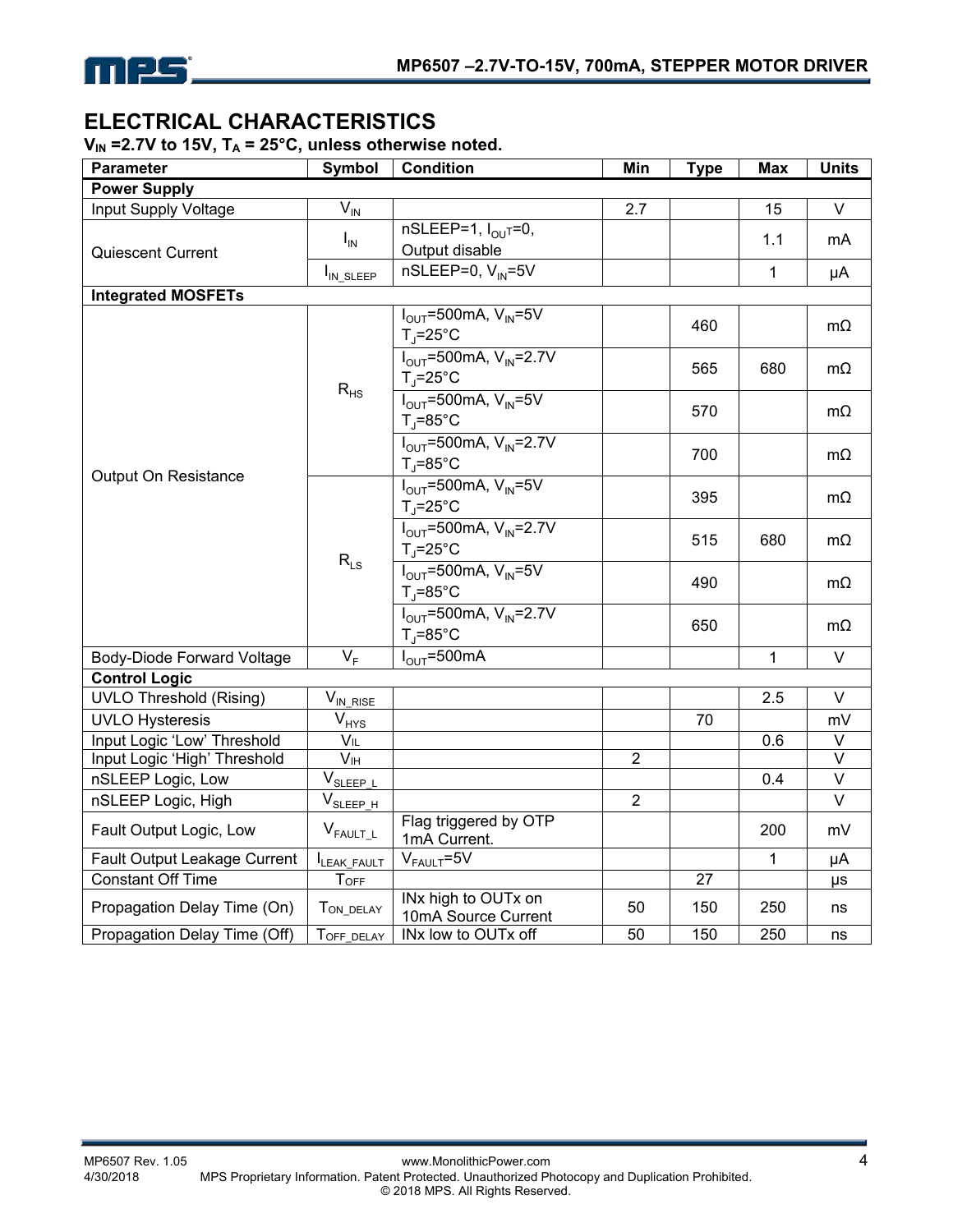

### **ELECTRICAL CHARACTERISTICS** *(continued)*

 $V_{IN}$  =2.7V to 15V,  $T_A$  = 25°C, unless otherwise noted.

| Parameter                                    | Symbol         | <b>Condition</b>                                                  | Min | <b>Type</b> | <b>Max</b> | <b>Units</b> |
|----------------------------------------------|----------------|-------------------------------------------------------------------|-----|-------------|------------|--------------|
| <b>Cross Over Delay</b>                      | <b>T</b> CROSS | HS off to LS on or LS off to HS<br>on for one bridge arm          | 200 | 425         | 650        | ns           |
| Sleep Mode Wakeup Time                       | Twake          | Sleep inactive high to full bridge<br>turn on $(V_{BST} = 100nF)$ |     |             | 1.5        | ms           |
| <b>Protection Circuitry</b>                  |                |                                                                   |     |             |            |              |
| Current Limit Sense Trip<br>Voltage          | $\rm V_{TRIP}$ |                                                                   | 145 | 185         | 225        | mV           |
| <b>Blanking Time</b>                         | TBLANK         |                                                                   | 2.1 | 2.7         | 3.3        | μs           |
| <b>Thermal Shutdown</b>                      |                |                                                                   |     | 165         |            | $^{\circ}C$  |
| <b>Thermal Shutdown</b><br><b>Hysteresis</b> |                |                                                                   |     | 15          |            | $^{\circ}C$  |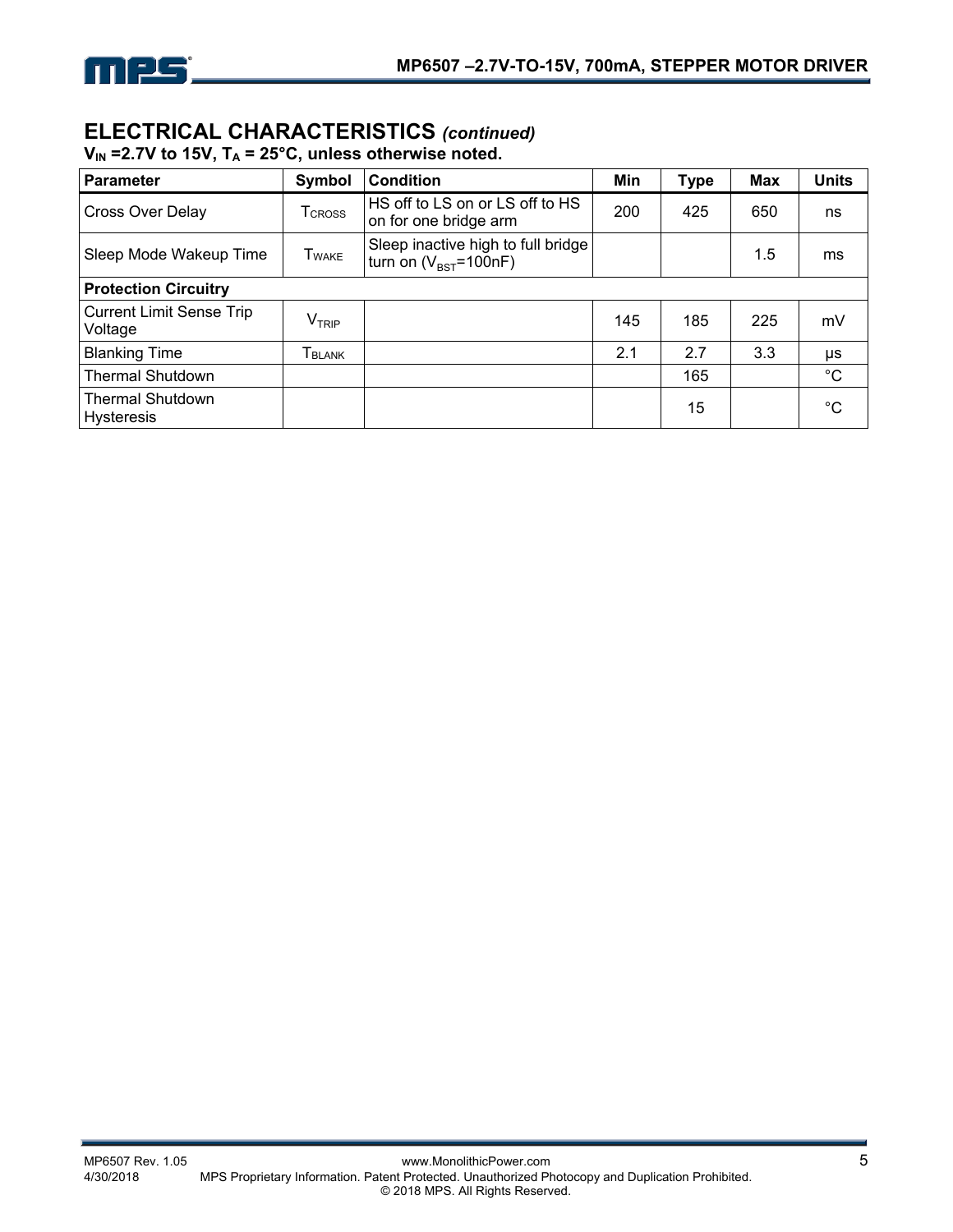



MP6507 Rev. 1.05 www.MonolithicPower.com<br>4/30/2018 MPS Proprietary Information. Patent Protected. Unauthorized Photocopy and Duplication Prohibited. MPS Proprietary Information. Patent Protected. Unauthorized Photocopy and Duplication Prohibited. © 2018 MPS. All Rights Reserved.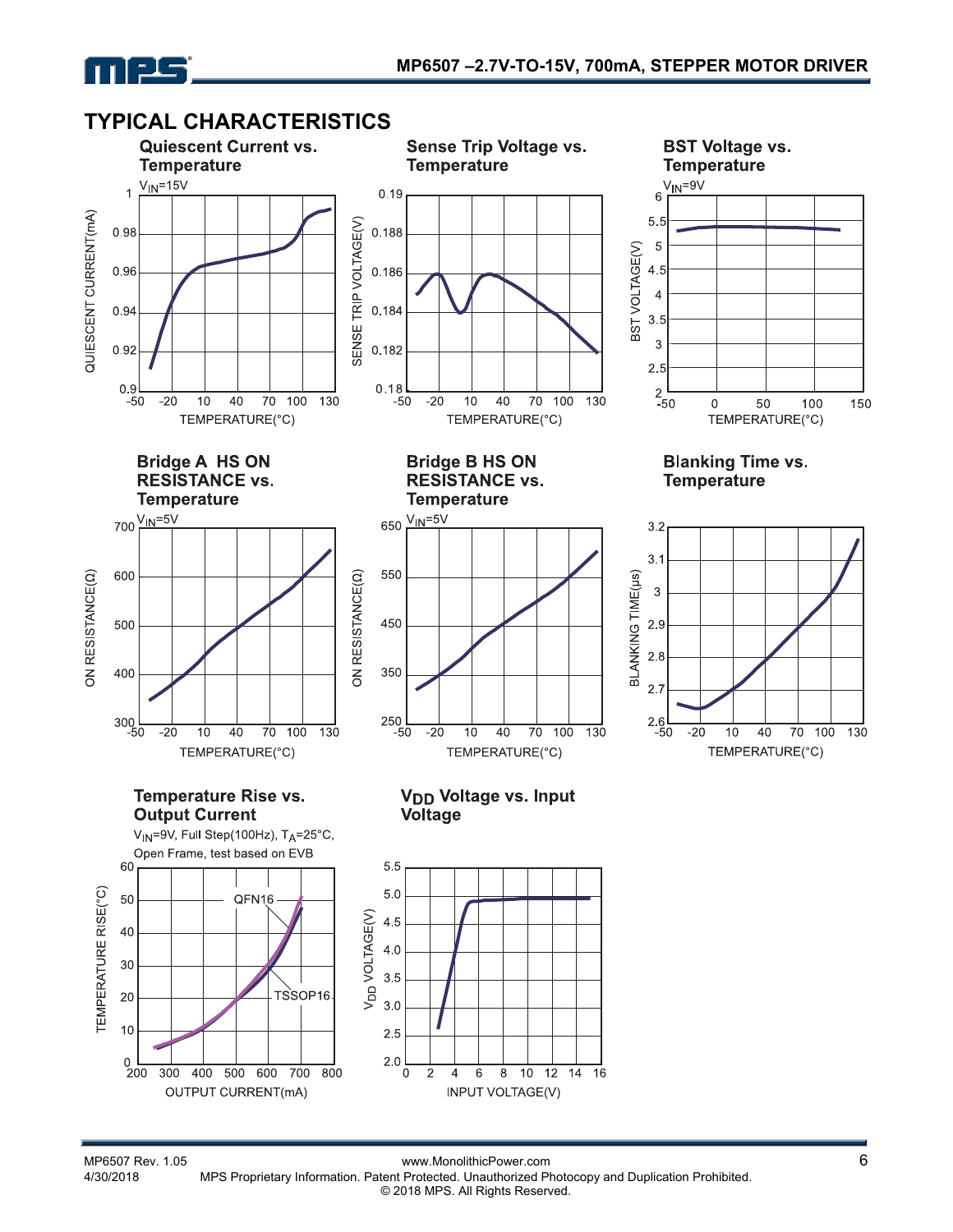

### **TYPICAL PERFORMANCE CHARACTERISTICS** *(continued)*

**Performance waveforms are tested on the evaluation board of the Design Example section.**  I<sub>OUT</sub>=500mA, F<sub>STEP</sub>=100Hz, Stepper Motor: L=2mH, R=10Ω, T<sub>A</sub>=25°C, unless otherwise noted.



**Power Ramp Up-Half Step**  $V_{IN}$ =15 $V$ 



**Sleep Entry-Full Step**  $V_{IN} = 9V$ 



**Sleep Recovery-Full Step**  $V_{IN} = 9V$ 





### **Sleep Recovery-Half Step**

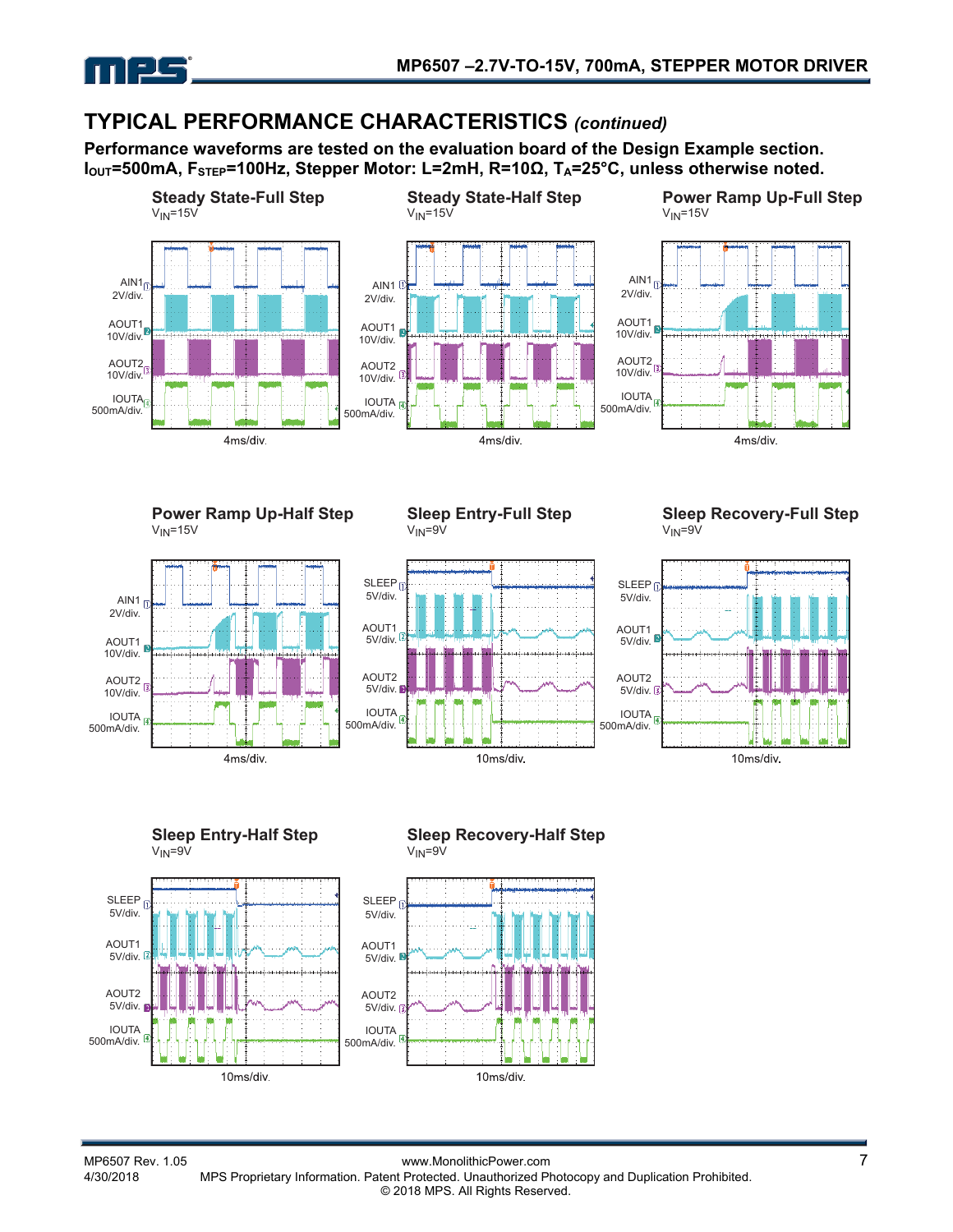# mes

### **PIN FUNCTIONS**

| QFN16<br>Pin#  | TSSOP16<br>Pin# | <b>Name</b>       | <b>Description</b>                                                                                                                                                     |
|----------------|-----------------|-------------------|------------------------------------------------------------------------------------------------------------------------------------------------------------------------|
| 1              | 3               | <b>SENA</b>       | Channel A Sense. Connect to current sensor resistor for channel A.                                                                                                     |
| $\overline{2}$ | 4               | AOUT <sub>2</sub> | Connect to motor winding A.                                                                                                                                            |
| 3              | 5               | BOUT <sub>2</sub> | Connect to motor winding B.                                                                                                                                            |
| 4              | 6               | <b>SENB</b>       | Channel B Sense. Connect to current sensor resistor for channel B.                                                                                                     |
| 5              | $\overline{7}$  | BOUT1             | Connect to motor winding B.                                                                                                                                            |
| 6              | 8               | <b>FAULT</b>      | Logic low when in over-temperature fault condition.                                                                                                                    |
| 7              | 9               | BIN1              | Gate signal input to control BOUT1.                                                                                                                                    |
| 8              | 10              | BIN <sub>2</sub>  | Gate signal input to control BOUT2.                                                                                                                                    |
| 9              | 11              | <b>BST</b>        | Charge Pump Output. Connect a 10nF-to-100nF ceramic capacitor to VIN                                                                                                   |
| 10             | 12              | <b>VIN</b>        | Power Supply Input. Ranges from 2.7V to 15V.                                                                                                                           |
| 11             | 13              | <b>GND</b>        | Ground                                                                                                                                                                 |
| 12             | 14              | <b>VDD</b>        | Internal control and logic supply voltage. Connect a 2.2uF capacitor from VDD<br>to GND. VDD is for internal use only. Do not connect any external load to VDD<br>pin. |
| 13             | 15              | AIN <sub>2</sub>  | Gate signal input to control AOUT2.                                                                                                                                    |
| 14             | 16              | AIN1              | Gate signal input to control AOUT1.                                                                                                                                    |
| 15             | 1               | nSLEEP            | Sleep Logic Input. Logic low for sleep mode and logic high to enable the<br>device                                                                                     |
| 16             | $\overline{2}$  | AOUT1             | Connect to motor winding A                                                                                                                                             |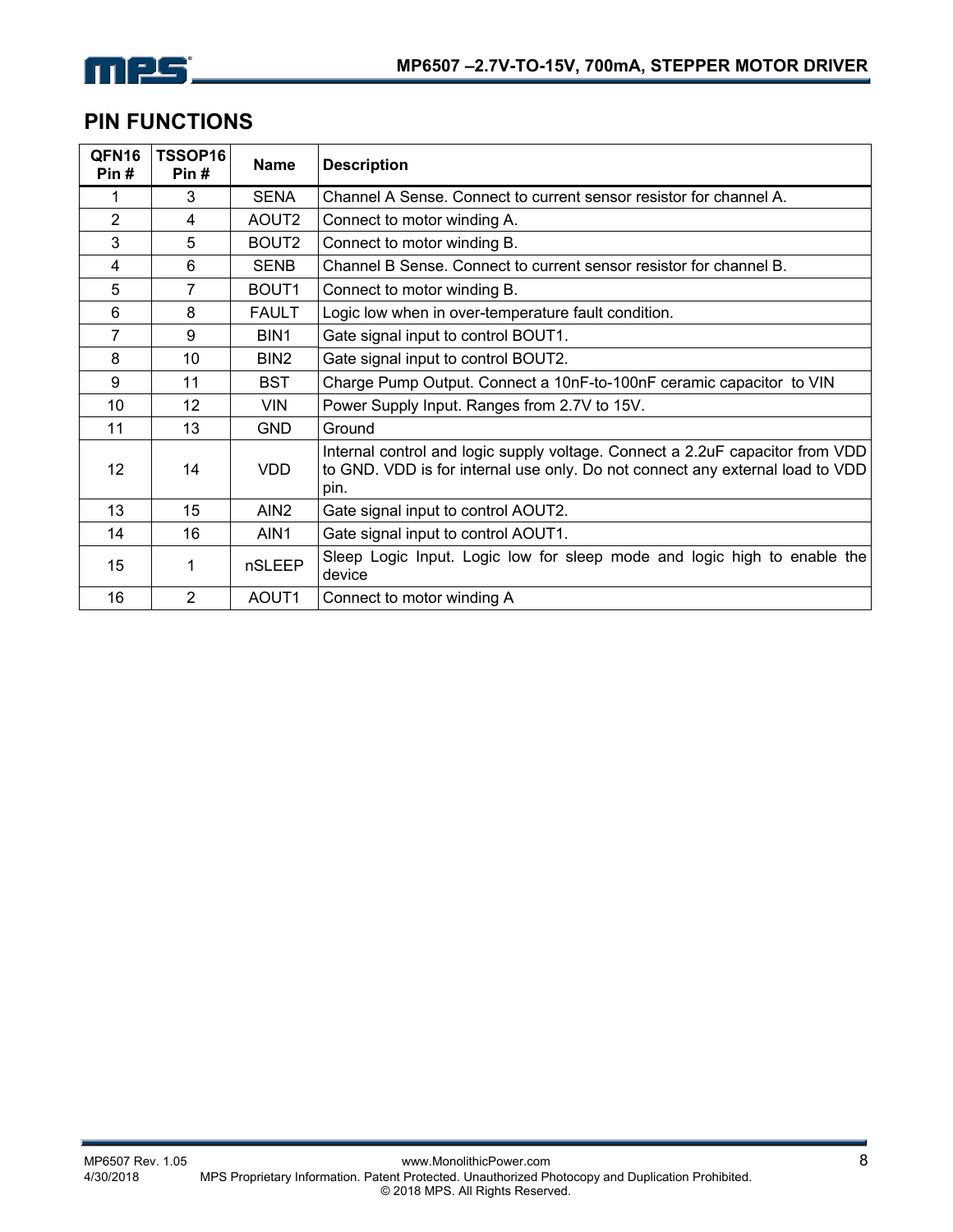

### **BLOCK DIAGRAM**



**Figure 1: Function Block Diagram**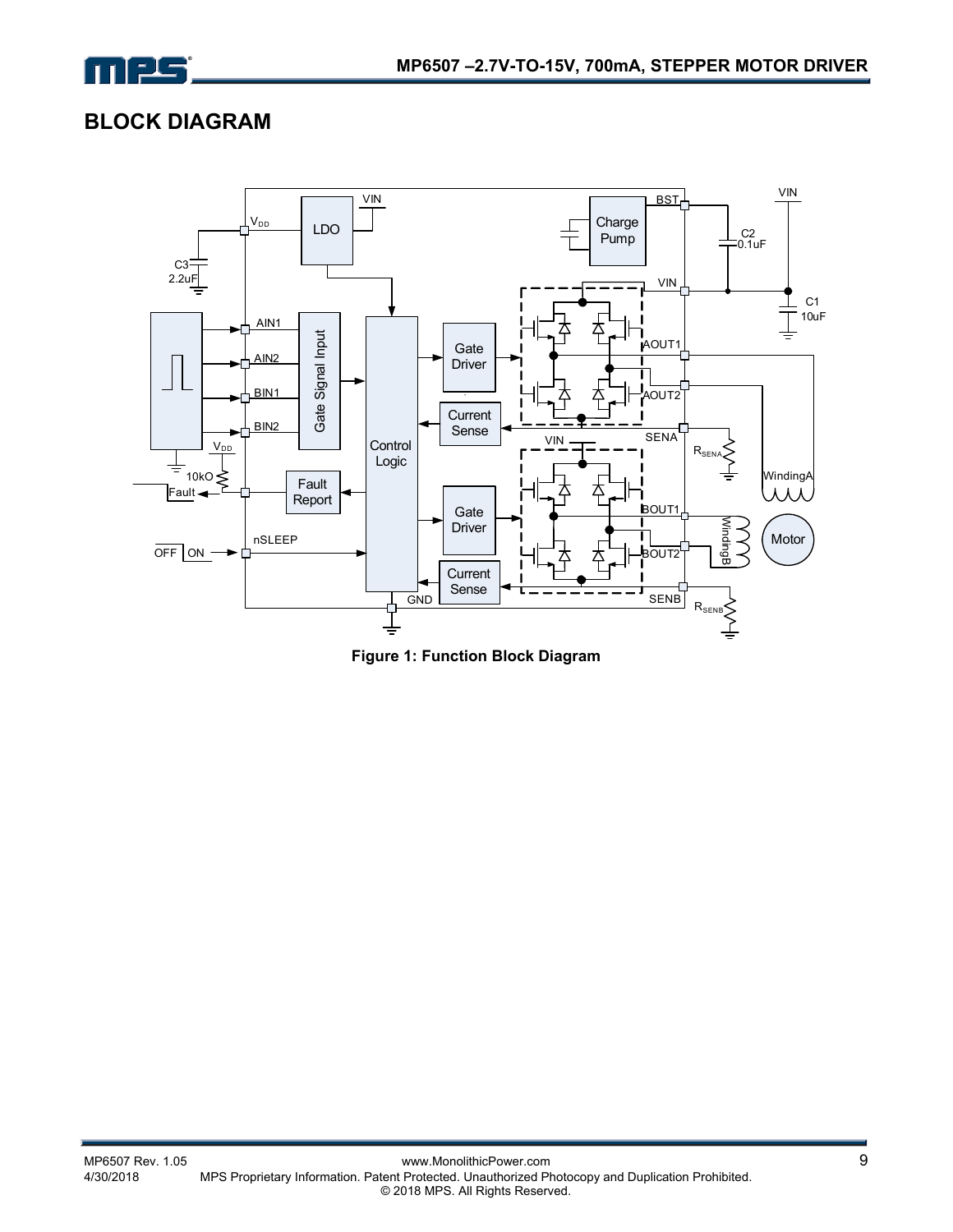

### **OPERATION**

The MP6507 is a motor driver that integrates 8 N-channel power MOSFETs for dual, internal fullbridges with 700mA output current capability over an input voltage range of 2.7V to 15V. It can drive a stepper motor or two DC motors.

The motor output current can be either controlled by an external pulse width modulator (PWM) or internal PWM current controller.

The MP6507 includes the following fault protections: under-voltage lockout (UVLO) and over-temperature protection (OTP).

It also provides a low-power sleep mode.

#### **External PWM Current Control**

The motor current can be regulated by applying external PWM signals on the input pins AIN1, AIN2, BIN1 and BIN2. For phase A, the AIN1 and AIN2 input pins control the state of the AOUT1 and AOUT2; similarly for phase B, thee BIN1 and BIN2 input pins control the state of the BOUT1 and BOUT2.



**Figure 2: Full-Bridge Control Circuit**

Table 1 shows the input signal logic and bridge output state.

| A/BIN1 | A/BIN2 | A/BOUT1           | A/BOUT2           |
|--------|--------|-------------------|-------------------|
|        |        | High<br>Impedance | High<br>Impedance |
|        | н      | <b>GND</b>        | VIN               |
|        |        | VIN               | <b>GND</b>        |
|        |        | <b>GND</b>        | <b>GND</b>        |

|  | Table 1: Full-Bridge Gate Logic |
|--|---------------------------------|
|  |                                 |

In external PWM control mode, the winding's inductive current ramps up when the high-side MOSFET is on and freewheels during the highside MOSFET's off time to cause the recirculation current.

There are two modes for this recirculation current: slow decay and fast decay, both of which are shown in Figure 3 for forward operation and Figure 4 for reverse operation.



**Figure 3: Forward Operation** 



**Figure 4: Reverse Operation**

For slow decay mode, the current circulates through the two low-side MOSFETs. For fast decay mode, the current flows through the body diodes of the other diagonal two MOSFETS.

To configure the MP6507 for fast decay mode, apply the PWM signal to one input pin and keep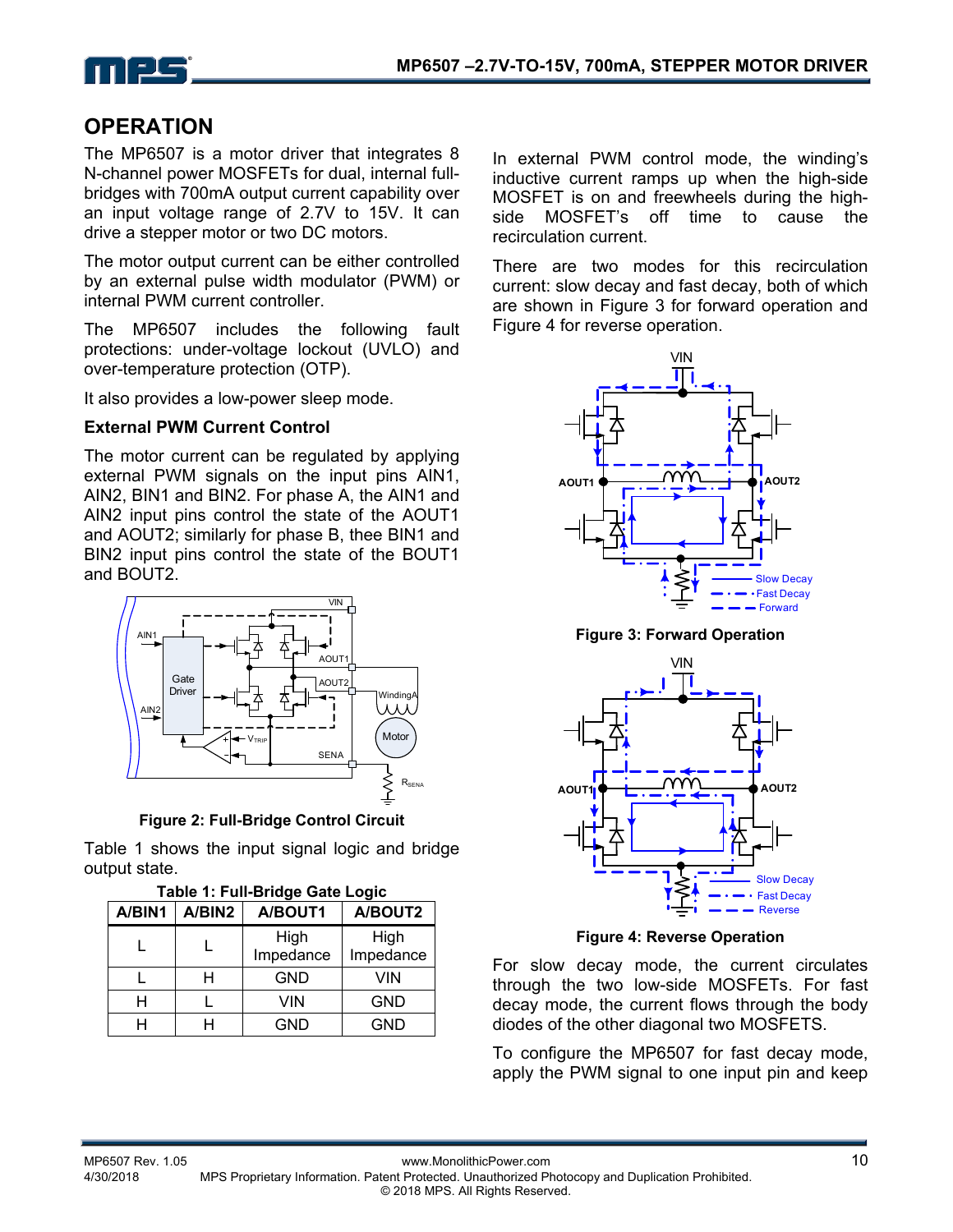

the other input pin low; for slow decay mode, apply the PWM signal to one input pin and keep the other input pin high. See Table 2 for more configuration details and Figure 5 for detailed waveforms.

| A/BIN1  | A/BIN2  | <b>Mode</b>       |  |  |  |  |
|---------|---------|-------------------|--|--|--|--|
| H (PWM) |         | Forward           |  |  |  |  |
| L (PWM) |         | <b>Fast Decay</b> |  |  |  |  |
|         | H (PWM) | Reverse           |  |  |  |  |
|         | L (PWM) | <b>Fast Decay</b> |  |  |  |  |
| н       | L (PWM) | Forward           |  |  |  |  |
| н       | H (PWM) | Slow Decay        |  |  |  |  |
| L (PWM) |         | Reverse           |  |  |  |  |
| H (PWM) |         | <b>Slow Decay</b> |  |  |  |  |

**Table 2: PWM Control** 



#### **Figure 5: External PWM Current Control Waveform**

### **Internal PWM Current Control**

For this control method, the motor current is regulated by an internal constant off-time PWM current control circuit as the following:

- Initially, a diagonal pair of MOSFETs turns on so current can flow through the motor winding.
- The current increases in the motor winding, which is sensed by an external sense resistor  $(R_{\text{SENSE}})$ . During the initial blanking time  $T_{BLANK}$  (3us), the high-side MOSFET always turns on in spite of current limit detection.
- When the voltage across  $R_{\text{SENSE}}$  reaches the internal reference voltage threshold  $V_{TRIP}$  (185mV), the internal current

comparator shuts off the high-side MOSFET.

- The stepper motor's inductance causes the current to freewheel through the two low-side MOSFETs (slow decay).
- During this freewheeling time, the current decreases until the internal clock reaches its' constant off time (typically 27µs). After that, the high-side MOSFET is enabled to increase the winding current again.
- The cycle then repeats.

Calculate the current limit as:

$$
I_{LIMIT} = \frac{V_{TRIP}}{R_{SENSE}}
$$
 (1)



#### **Figure 6: Internal PWM Current Control Waveform**

#### **Sleep Mode**

The MP6507 provides low-power standby sleep mode.

Connect the nSLEEP pin to logic low to enable a low-power sleep state. In this state, the two full bridges are disabled and the internal circuits such as the gate drive, internal regulator, and charge pump all shut down. Connect the nSLEEP pin to logic high to wake up the MP6507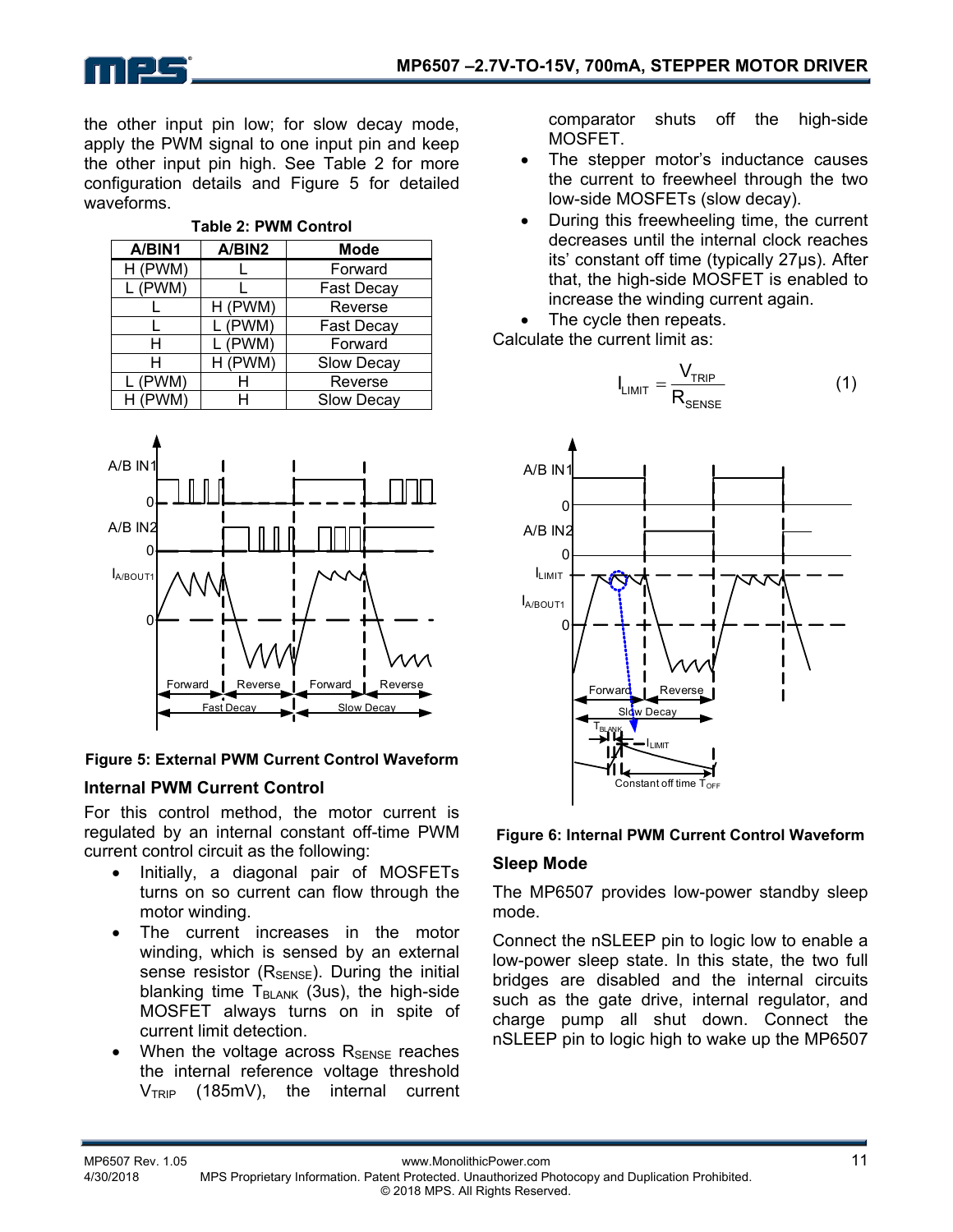

from sleep mode, though there is a delay time of ~1ms until the internal circuitry stabilizes.

#### **Blanking Time**

There is usually a current spike during the switching transition due to the body diode's reverse-recovery current or the distributed inductance or capacitance. This current spike requires filtering to prevent it from erroneously shutting down the high-side MOSFET. An internal blanking time  $T_{BLANK}$  blanks the output of the current sense comparator when the outputs are switched, which is also the minimum on time for high-side MOSFET.

#### **Enable**

If all the inputs (AIN1, AIN2, BIN1 and BIN2) are logic low, the MP6507's outputs are disabled while the charger pump and internal regulator remain active.

#### **Synchronous Rectifier**

The MP6507 enters a synchronous rectifier (SR) mode during the constant off-time period when

the current limit threshold is exceeded, and the load current freewheels in slow decay SR mode. In slow decay mode, the current freewheels through one low-side MOSFET and the body diode of the other low-side MOSFET to short the winding. The SR mode enables both two low-side MOSFETs, which feature a lower voltage drop and lower power dissipation during decay operation.

#### **Thermal Shutdown**

The junction temperature of the IC is internally monitored. If the junction temperature exceeds the threshold value (typically 165ºC), the converter is shut down (the fault pin goes low) and recoveries once the junction temperature drops to about 150ºC (15ºC hysteresis).

#### **UVLO protection**

The MP6507 has UVLO protection. When the VIN exceeds the UVLO rising threshold, the MP6507 powers up. It shuts off when VIN drops below the UVLO falling threshold.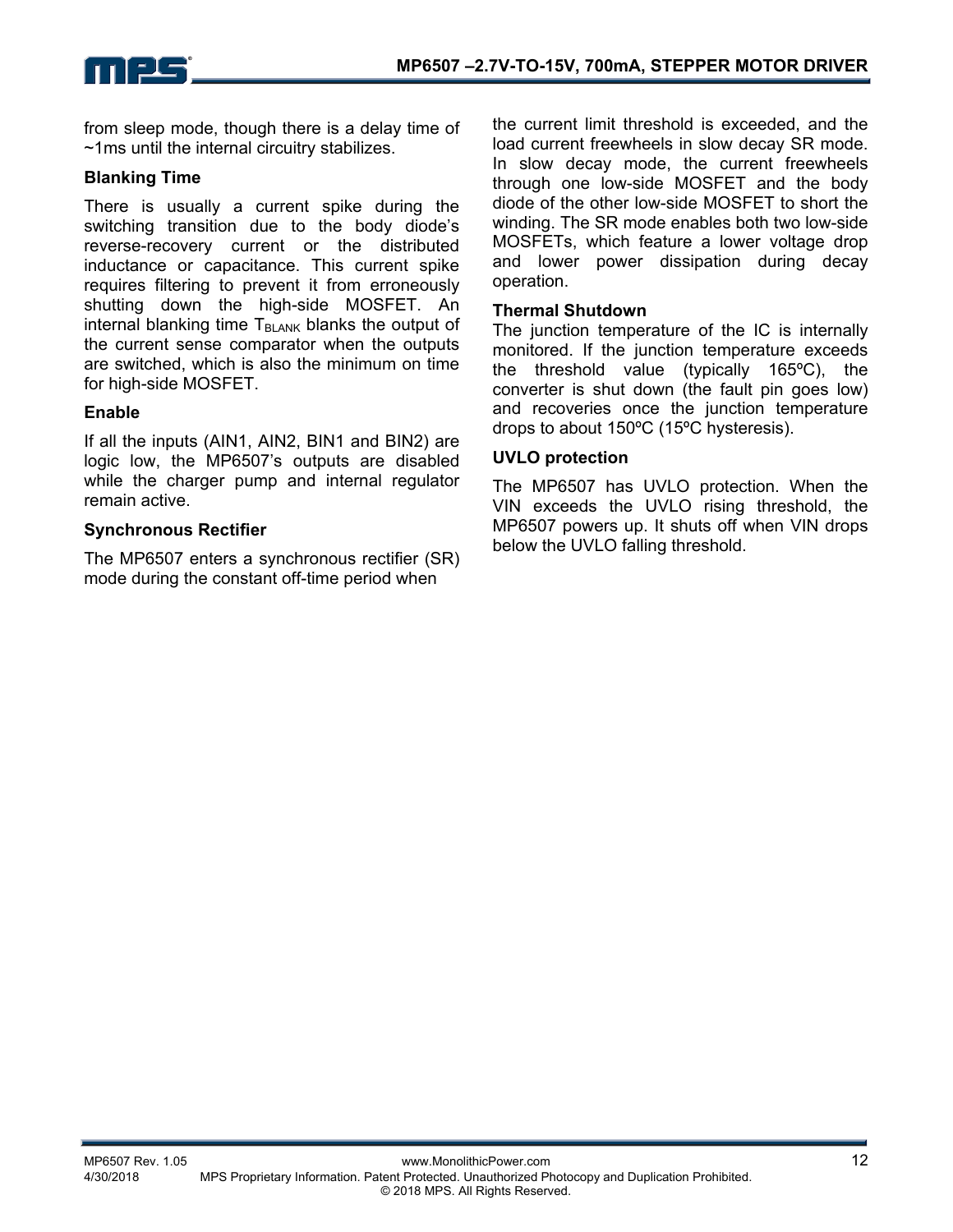

### **APPLICATION INFORMATION**

#### **Driver Mode:**

The MP6507 could be configured for both fullstep and half-step modes by sequentially energizing the two windings.

Full-step drive energizes two winding phases at any given time. The stator windings are energized as per the sequence shown in Table 3. There are a total of four steps for one cycle in the sequence  $^{(5)}$ : AB $\rightarrow$  AB $\rightarrow$  AB $\rightarrow$ AB.

Half-step energizes the stator windings as per the sequence shown in Table 4. There are a total of 8 steps for one cycle:  $AB\rightarrow B\rightarrow \overline{AB} \rightarrow \overline{A}B$ B —— AB —— A.

Figure 7 shows the operating waveforms for both full and half step drives.



**Figure 7: Signal Logic Sequences for Full-Step and Half-Step** 

**Table 3 (6): Full-Step Drive Sequence** 

| Sequence<br>(Full Step) | 2 | 3 |  |
|-------------------------|---|---|--|
|                         |   |   |  |
|                         |   |   |  |
|                         |   |   |  |
|                         |   |   |  |

#### **Table 4 (6): Half-Step Drive Sequence**

| <b>Sequence</b><br>(Half Step) | $\mathbf 1$ | $\mathbf{2}$ | 3 | 4 | 5 | 6 | 8 |
|--------------------------------|-------------|--------------|---|---|---|---|---|
|                                |             |              |   |   |   |   |   |
|                                |             |              |   |   |   |   |   |
|                                |             |              |   |   |   |   |   |
|                                |             |              |   |   |   |   |   |

#### **Note:**

- 5) A means +VIN between AOUT1 and AOUT2 for winding A, while A — means -VIN between AOUT1 and AOUT2. The same applies to winding B.
- 6) "+" item is the selected winding voltage.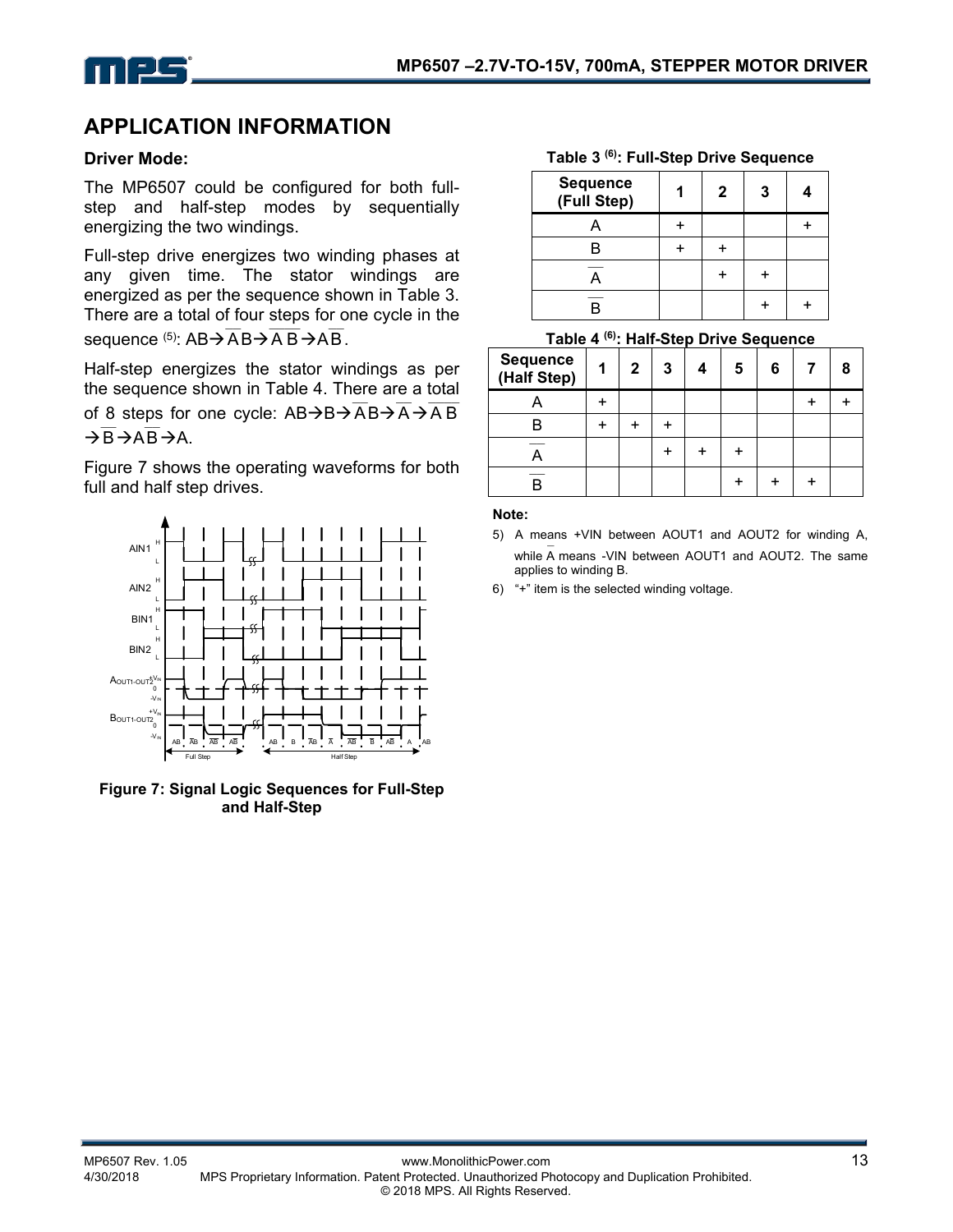



#### **PCB Layout Guide**

The printed circuit board (PCB) should use a heavy ground-plane. The MP6507 must be soldered directly onto the board for better electrical and thermal performance. The sense resistors should be placed as close as possible to the part for accurate current detection.

The MP6507 uses an exposed pad, which provides a path for enhanced thermal dissipation. The thermal pad should be soldered directly to copper on the PCB. Thermal vias are often used to transfer heat to other layers of the PCB.



#### **Design Example**

Below is a design example following the application guidelines for the specifications:

|  |  |  | <b>Table 5: Design Example</b> |
|--|--|--|--------------------------------|
|--|--|--|--------------------------------|

| 2.7V-15V |
|----------|
| 500mA    |

The detailed application schematic is shown in Figure 9. The typical performance and circuit waveforms have been shown in the Typical Performance Characteristics section. For more possible applications of this device, please refer to related Evaluation Board Data Sheets.



**Figure 9: Detailed Application Schematic**

Ō

 $\cup$ 

ø

 $\Box$ 

۰

О

 $\Box$ 

Ô

o

Ò

 $\circ$ 

o

 $\Box$ 

O

 $\Box$ 

 $\circ$ 

۰

Ò

Ō Ō

 $\bullet$ 

Ó

Ó

Ō

o.

 $\Box$ 

O

 $\circ$ 

 $\bullet$ 

 $\circ$ 

 $\bullet$ 

o

 $\cup$ 

o

o

o

Ō

 $\Box$ 

o

ö

o

0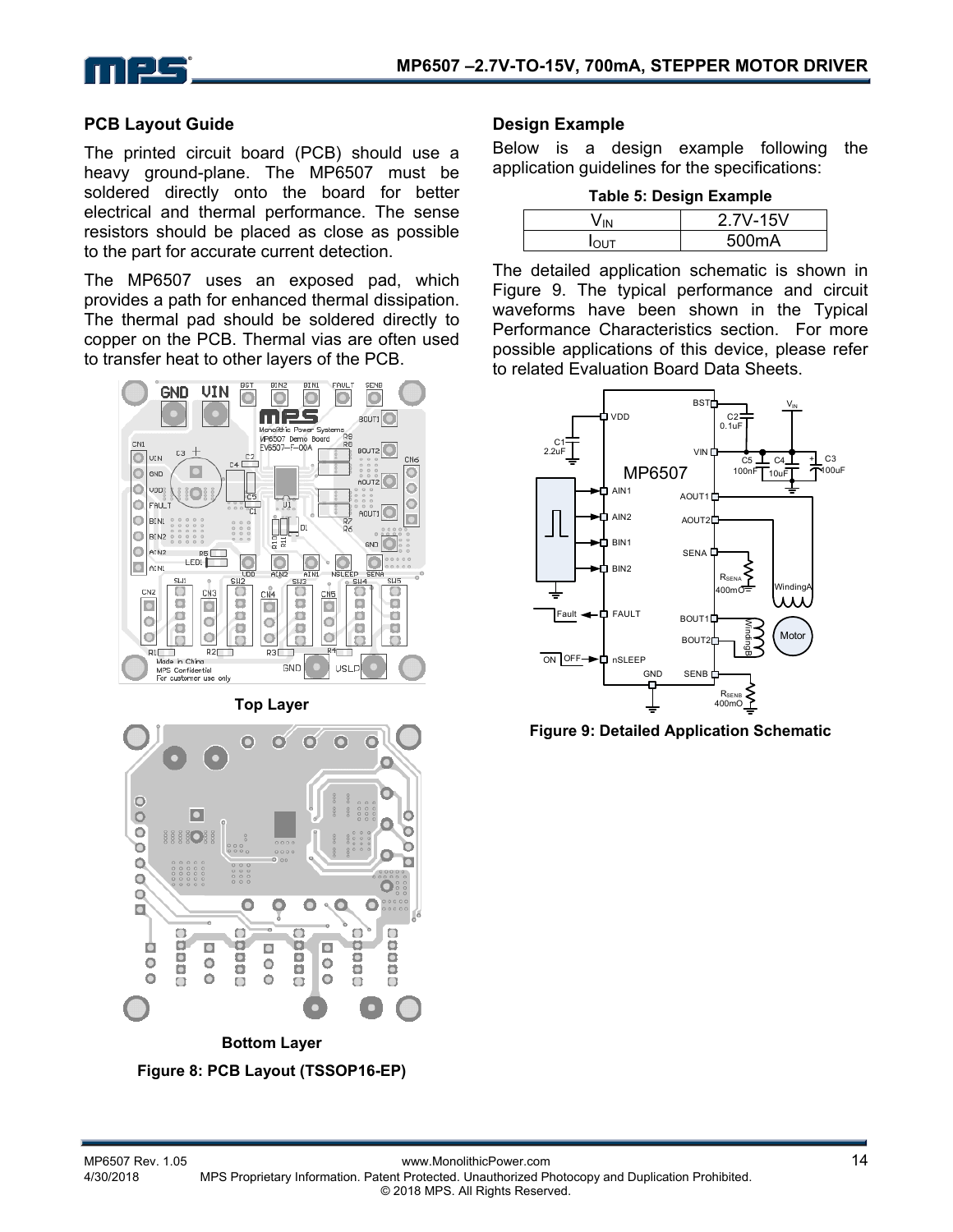

### **PACKAGE INFORMATION**



**TOP VIEW**



#### **BOTTOM VIEW**



**SIDE VIEW**





**DETAIL A**



**RECOMMENDED LAND PATTERN**

**QFN 16 (3×3mm)** 

 **1) ALL DIMENSIONS ARE IN MILLIMETERS. 2) EXPOSED PADDLE SIZE DOES NOT INCLUDE MOLD FLASH.** 3) LEAD COPLANARITY SHALL BE0.10 MILLIMETER MAX  **4) DRAWING CONFORMS TO JEDEC MO-220, VARIATION VEED-4. 5) DRAWING IS NOT TO SCALE.**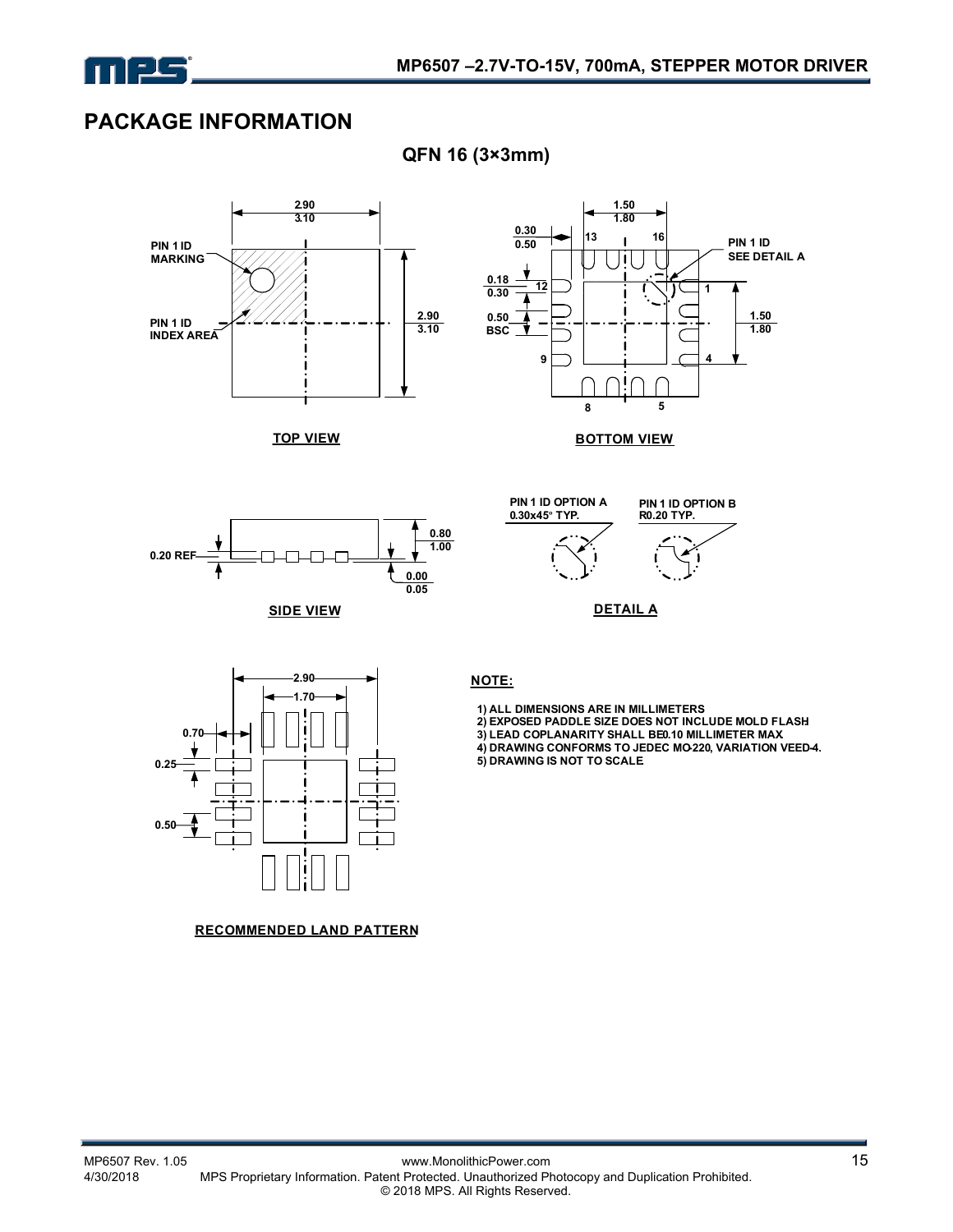

**QFN 16 (4×4mm)** 



**TOP VIEW**



**BOTTOM VIEW**



**SIDE VIEW**

**PIN 1 ID OPTION A 0.45x45º TYP.**



**DETAIL A**



- **1) ALL DIMENSIONS ARE IN MILLIMETERS.**
- **2) EXPOSED PADDLE SIZE DOES NOT INCLUDE MOLD FLASH.**
- 3) LEAD COPLANARITY SHALL BE0.10 MILLIMETER MAX
- **4) JEDEC REFERENCE IS MO-220, VARIATION VGGC.**
- **5) DRAWING IS NOT TO SCALE.**

#### **RECOMMENDED LAND PATTERN**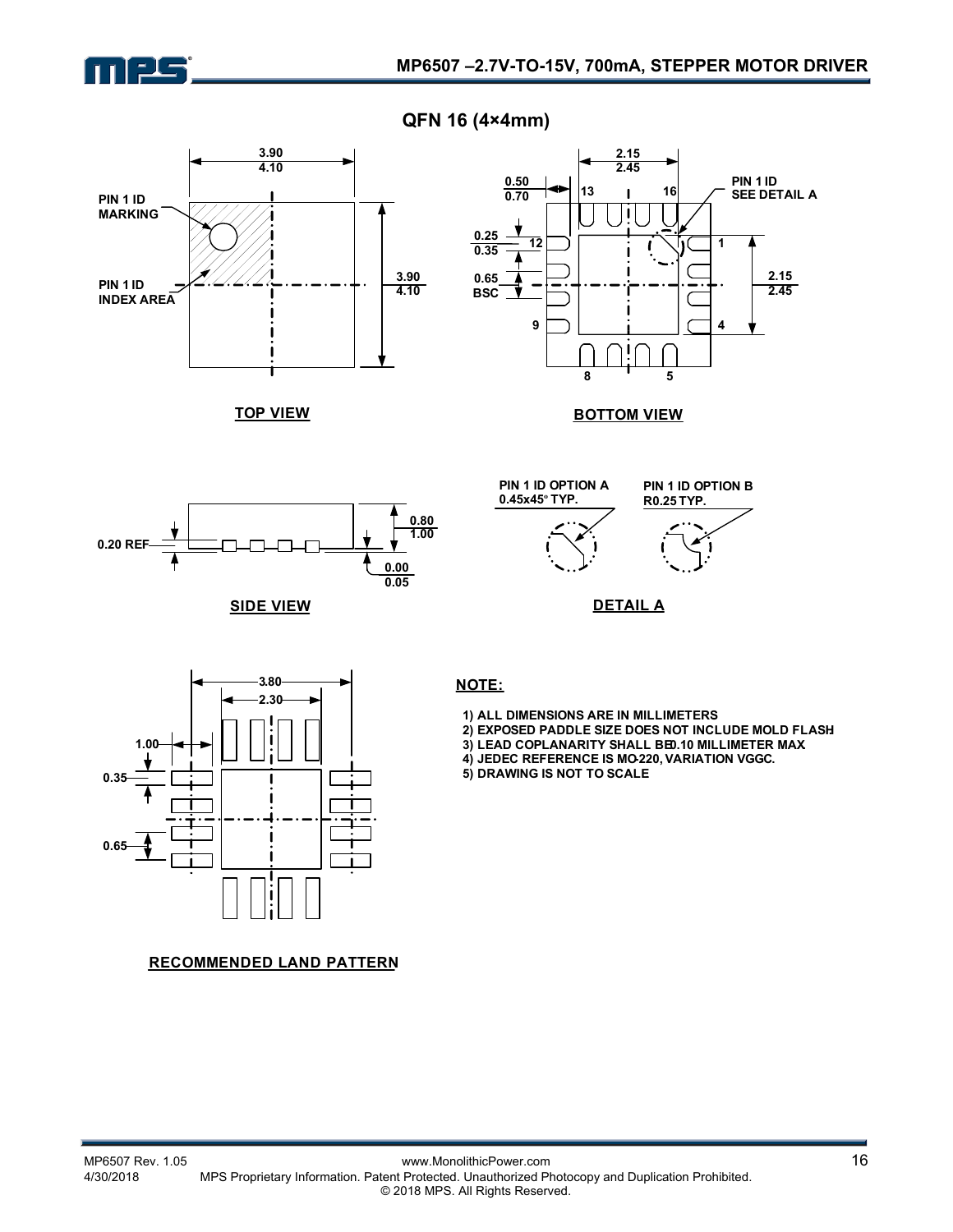

### **PACKAGE INFORMATION**

**TSSOP16-EP (5.0×6.4mm)** 





#### **FRONT VIEW SIDE VIEW**



**BOTTOM VIEW**



#### TOP VIEW **RECOMMENDED LAND PATTERN**





DETAIL "A"

#### NOTE:

**1) ALL DIMENSIONS ARE IN MILLIMETERS. 2) PACKAGE LENGTH DOES NOT INCLUDE MOLD FLASH, PROTRUSION OR GATE BURR. 3) PACKAGE WITDH DOES NOT INCLUDE INTERLEAD FLASH OR PROTRUSION. 4) LEAD COPLANARITY (BOTTOM OF LEADS AFTER FORMING) SHALL BE 0.10 MILLIMETERS MAX. 5) DRAWING CONFORMS TO JEDEC MO-153, VARIATION ABT. 6) DRAWING IS NOT TO SCALE.**